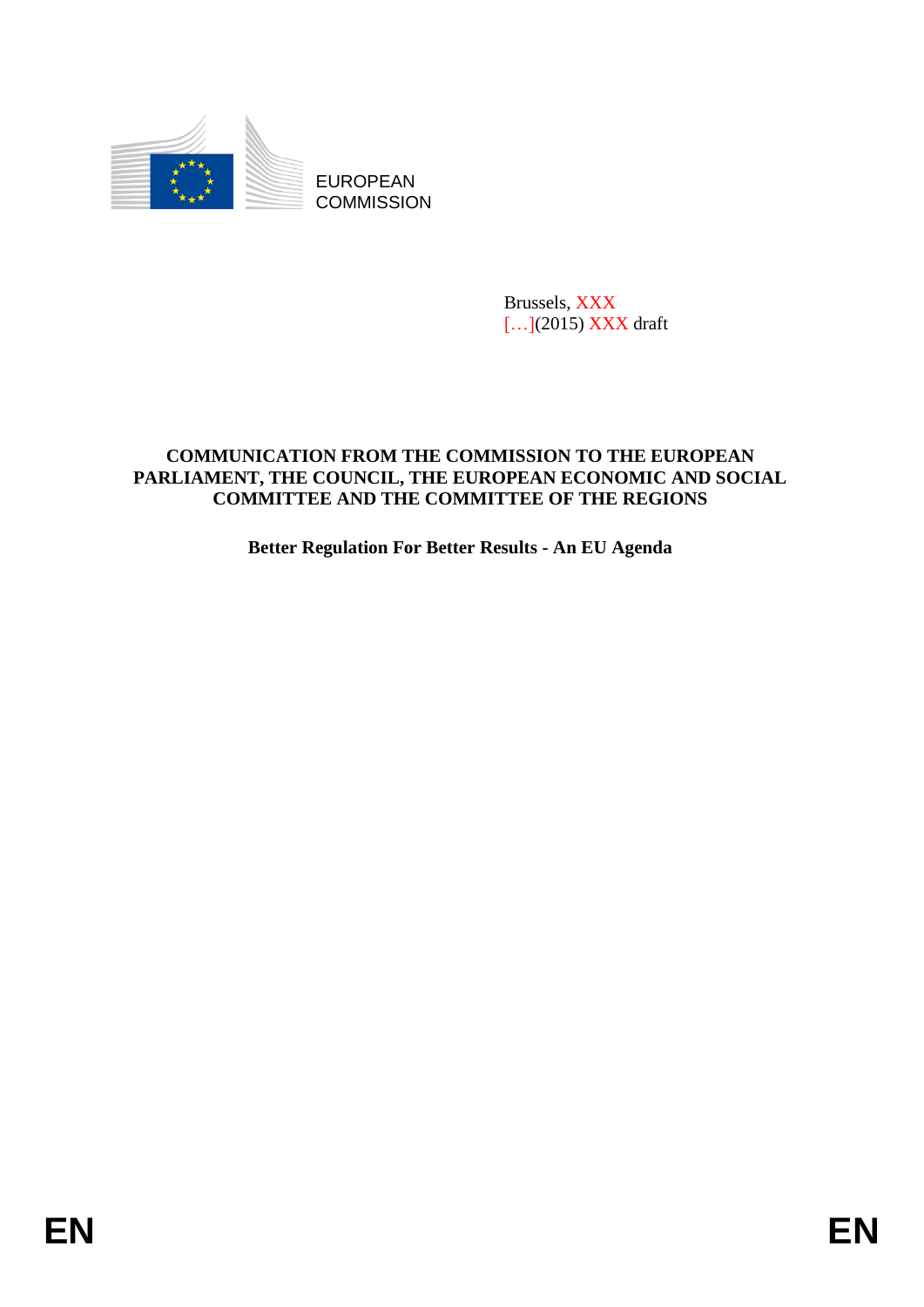### **1. DELIVERING BETTER RESULTS: CHANGING HOW WE WORK AT EUROPEAN LEVEL**

The Commission is determined to change both what the Union does, and how it does it. The EU, its Institutions, and its body of law, are there to serve. Citizens and businesses must be able to see that in their daily lives; we must restore their confidence in our ability to deliver.

The Juncker Commission represents a new start for Europe. Our priority is to deliver European solutions to the big issues which cannot be tackled by the Member States alone: an investment plan to leverage  $\epsilon$ 315 billion to boost jobs and growth; an energy union to deliver secure, affordable and sustainable energy; an internal security agenda to tackle common threats like terrorism and organised crime. Our new initiatives flow from genuine European political priorities. The Commission cannot, and should not, be involved in every issue in Europe. The Commission's first Work Programme reflects this change of approach. That 2015 Programme includes just 23 major new initiatives that are closely aligned with the agreed political priorities. The additional and more routine actions that follow during the year will also reflect the same sense of focus and purpose.

Policy priorities drive Commission action. Better regulation is a tool to support the delivery of decisive and effective action on the challenges that Europe is facing today.

Today we outline further measures to deliver better rules for better results. To open up policy making and listen and interact better with those who implement and benefit from EU legislation. To take a fresh look across all policy areas to see where existing measures need to be improved.

We will continue as we have started: focusing on the things that really do need to be done by the EU and making sure they are done well. Applying the principles of Better Regulation will ensure that measures are well-designed and deliver tangible benefits for citizens, business and wider society.

This applies to new EU laws, and existing ones which are now considerable. These rules are essential for sustainable development, for the single market that drives our economy and for unlocking the investments needed to support growth and jobs. They underpin the European social model and give meaning to the rights and freedoms Europeans cherish, including their security and right to justice. They help us respond to common challenges such as energy security, a high standard of environmental protection, and climate change. In many cases one EU law replaces a patchwork of 28 different national laws, so making life easier for citizens as well as businesses, simplifying the legal framework and reducing regulatory burdens across the single market.

The body of EU law is not only necessary, but it is our great strength — the thing that makes our Union qualitatively different from any other model of collective governance in the world. That is why it is so important that every single measure in the EU's rulebook is fit for purpose – modern, effective, proportionate, operational and as simple as possible. Legislation should do what it is intended to do, it should be easy to transpose and avoid any undue burden. Sensible, realistic rules that do their job to meet our common objectives: no more, no less.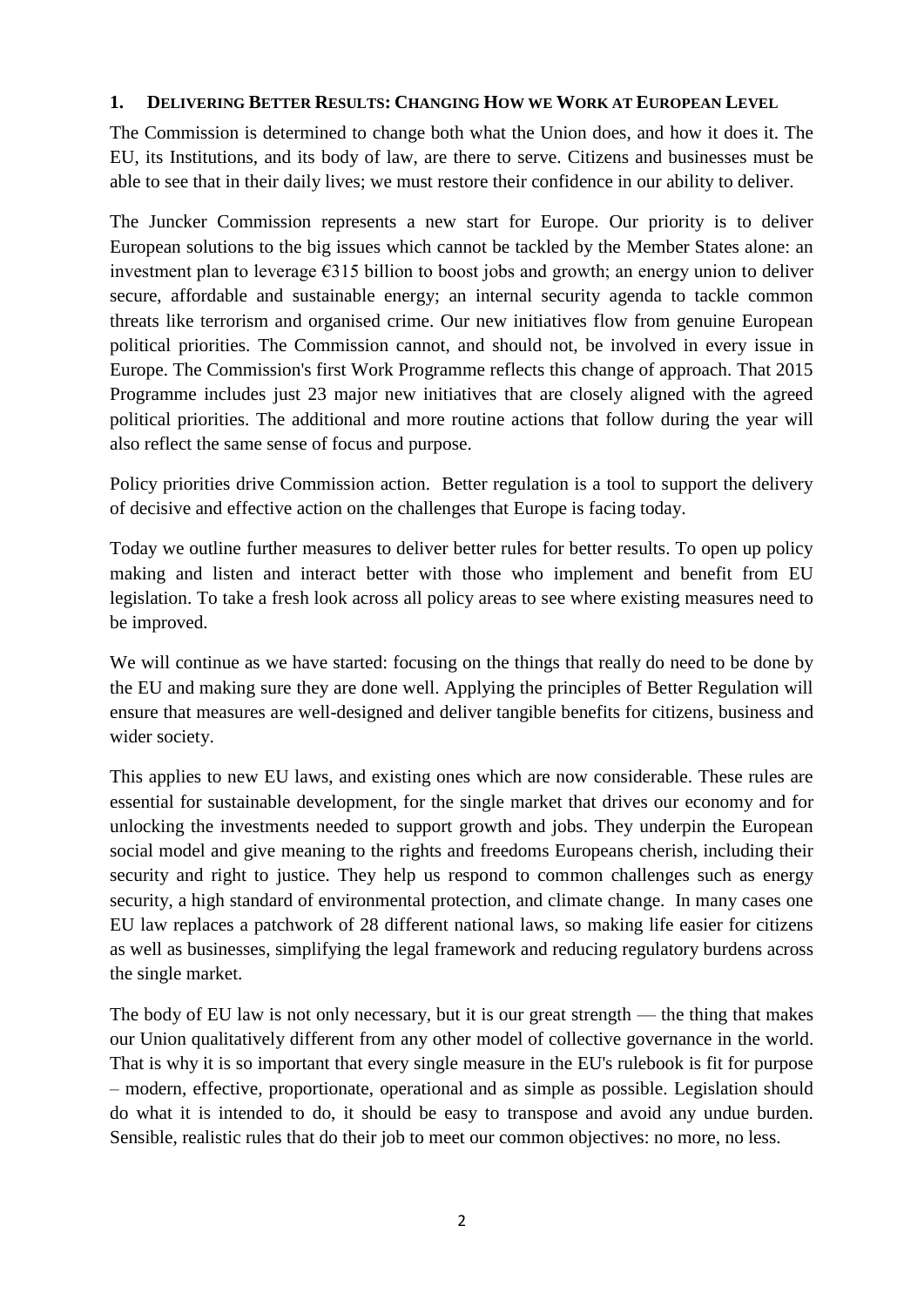Over the last decade, the EU has introduced a comprehensive set of tools and procedures to ensure this. This is a decisive change that is delivering results. But this Commission has decided to go further. Better regulation is not about "more" or "less" EU regulation; nor about deregulating or deprioritising certain policy areas or compromising the values that we hold dear: social and environmental protection, and fundamental rights — to name just a few examples. Better regulation is about making sure we actually deliver on the ambitious aims we have set ourselves.

Our commitment to Better Regulation must apply across the board. EU policies should not be imposed but be inclusive, based on full transparency and engagement, listening to the views of those affected by legislation so that it is easy to implement. We should be open to external feedback and external scrutiny to ensure we get it right. And EU policies should also be reviewed regularly: we should be honest and accountable about whether we are meeting our policy objectives — about what has worked well and what needs to change. And it is a commitment that must be shared and pursued by all of the EU Institutions and the Member States.

Better Regulation is not merely a bureaucratic exercise. Citizens and businesses judge the Union – rightly - based on the impacts of EU action: not just new initiatives, but, even more importantly, the laws already agreed and in effect. The European Commission commits to taking political responsibility for applying Better Regulation principles and processes in its work and calls on the other EU Institutions and Member States to do likewise.

# **2. LISTENING OPENLY AND TRANSPARENTLY**

# **2.1. Consulting more, consulting better**

Opening up policy making can make the EU more transparent and accountable: but also more effective. At all levels – local, regional, national and European - those affected by laws understand best the impact those rules have, and can provide the evidence needed to make them better. And they want their voice to be heard.

The Commission intends to listen more closely to those citizens and stakeholders, and be open to their feedback, at every stage of the process – from the first idea, to when the Commission makes a proposal, through to the adoption of legislation and its evaluation. The Commission intends to establish a web portal where each initiative can be tracked.

Building on the existing minimum standards for consultations, $<sup>1</sup>$  the Commission's new Better</sup> Regulation Guidelines strengthen our commitment to consultations that are high-quality, transparent, and reach all relevant stakeholders. This will be done in two key ways.

First, consultations will cover the entire lifecycle of a policy. "Roadmaps" and "Inception Impact Assessments" will give stakeholders the chance to provide feedback, right from the very start of work on a new initiative.<sup>2</sup> 12-week public consultations will be held when

 $\overline{a}$ <sup>1</sup> COM(2002) 704 complemented by COM(2012) 746, SWD(2012) 422 and COM(2014) 368

<sup>2</sup> Such roadmaps and inception impact assessments will be circulated via an automated alert system at [https://webgate.ec.europa.eu/notifications/homePage.do;](https://webgate.ec.europa.eu/notifications/homePage.do) <http://ec.europa.eu/transparencyregister/public/homePage.do>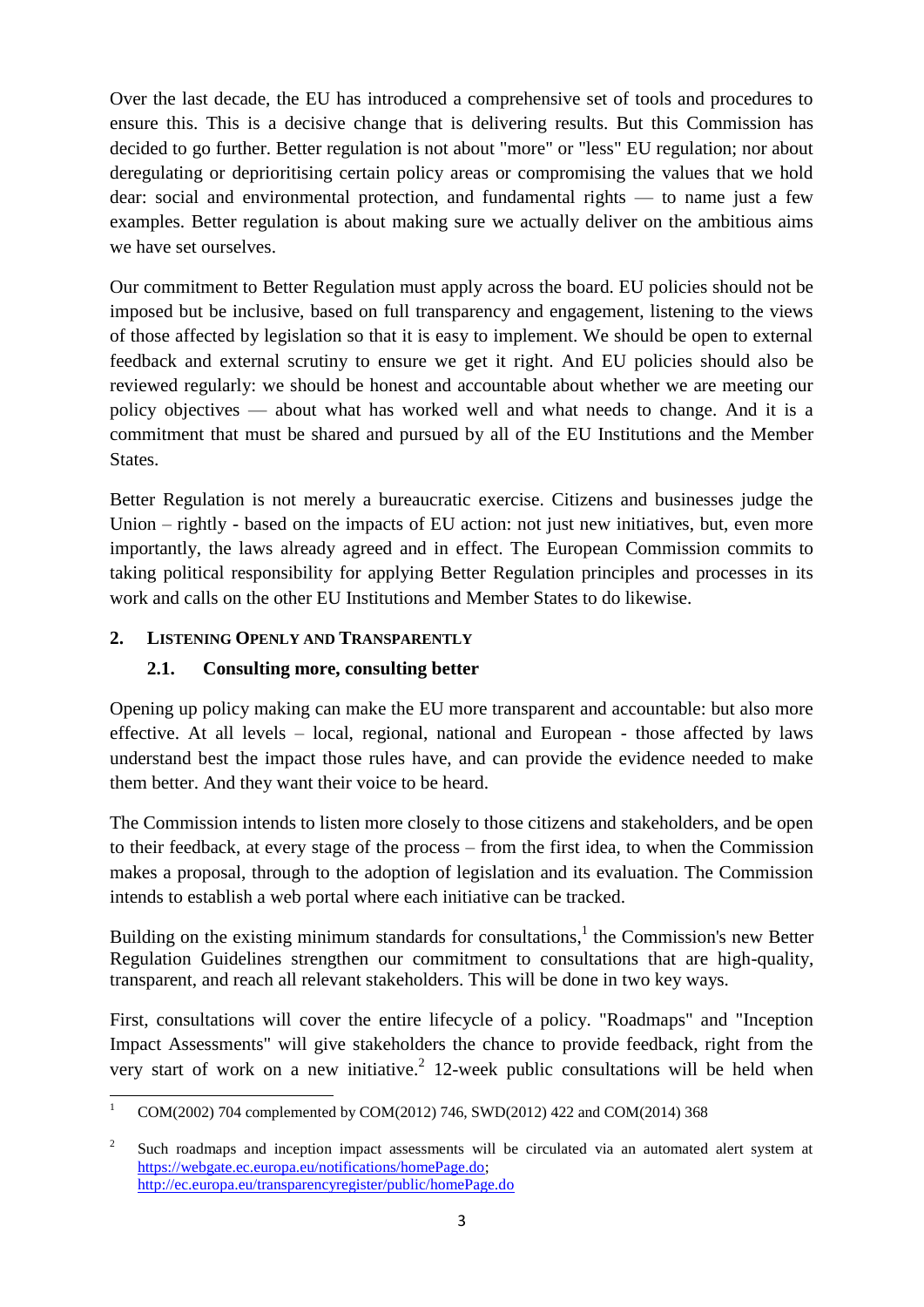preparing new proposals, during the impact assessment process, and when we evaluate and "fitness check" existing laws. And, after the Commission has adopted a proposal, any citizen or stakeholder will have an 8-week window to provide feedback or suggestions: the Commission will collect, summarise and send those suggestions to the European Parliament and Council, feeding into the legislative debate. This will complement the opinions on subsidiarity received from the national parliaments.

Second, consultation will cover secondary rules setting out technical or specific elements that are needed to implement the main legislation decided by the European Parliament and the Member States in the Council, such as measures that determine the exact content of information required by a basic act and the format for its provision. For the first time the draft texts of delegated acts – measures which amend or supplement the main rules with elements that are non-essential –will be open to the public at large on the Commission's website for 4 weeks in addition to the consultation of experts in the Member States. Important implementing acts – setting out the detailed or specific application of the main rules - which are subject to Committee opinion will be made public for 4 weeks, allowing stakeholder comments before any vote by the Member States in the Committee<sup>3</sup>. The Commission will publish an indicative online list of any such acts in the pipeline, so stakeholders can plan ahead. Impact assessments will also be prepared wherever impacts are likely to be significant.

# **2.2. Better explaining what we are doing, and why**

In every case, we need to be more clear and honest about why we are acting, what results we hope to achieve, and what the impacts might be. An improved explanatory memorandum will accompany each Commission's proposal. In addition to explaining the purpose of the proposed measure, it will explain how Better Regulation principles have been applied: why the initiative is needed, why it is the best tool for the EU to use, what stakeholders think and what the likely environment, social and economic impacts are particularly those on competitiveness and SMEs. It will also include a more thorough explanation of how the initiative meets the twin tests of subsidiarity (why the goal cannot be achieved at national level but needs a European intervention) and proportionality (how the measure proposed does not go further than what is needed to meet the goal). This is essential to promote accountability.

# **2.3. How EU law affects you – your chance to have your say**

The Commission wants stakeholders to be able to provide feedback — not just at fixed "checkpoints" as a particular policy is developed — but on any aspect of EU law, at any time. We want to know how EU law affects you, and how we can make it work better.

A new "Lighten the Load - Have Your Say" feature on our Better Regulation website will give everyone the chance to give his or her views and comments on EU laws and initiatives. Tell us what you find irritating, burdensome, or in need of improvement. We commit to

**<sup>.</sup>** <sup>3</sup> Certain exceptions will apply to both draft delegated and implementing acts: when the draft implementing acts concerns financial management and, for both types of acts, when no discretion exists on the content; when extensive consultation has already taken place during the preparation of the act (such as that undertaken by an EU Agency); when urgency prevents such consultations; or for other duly justified reasons.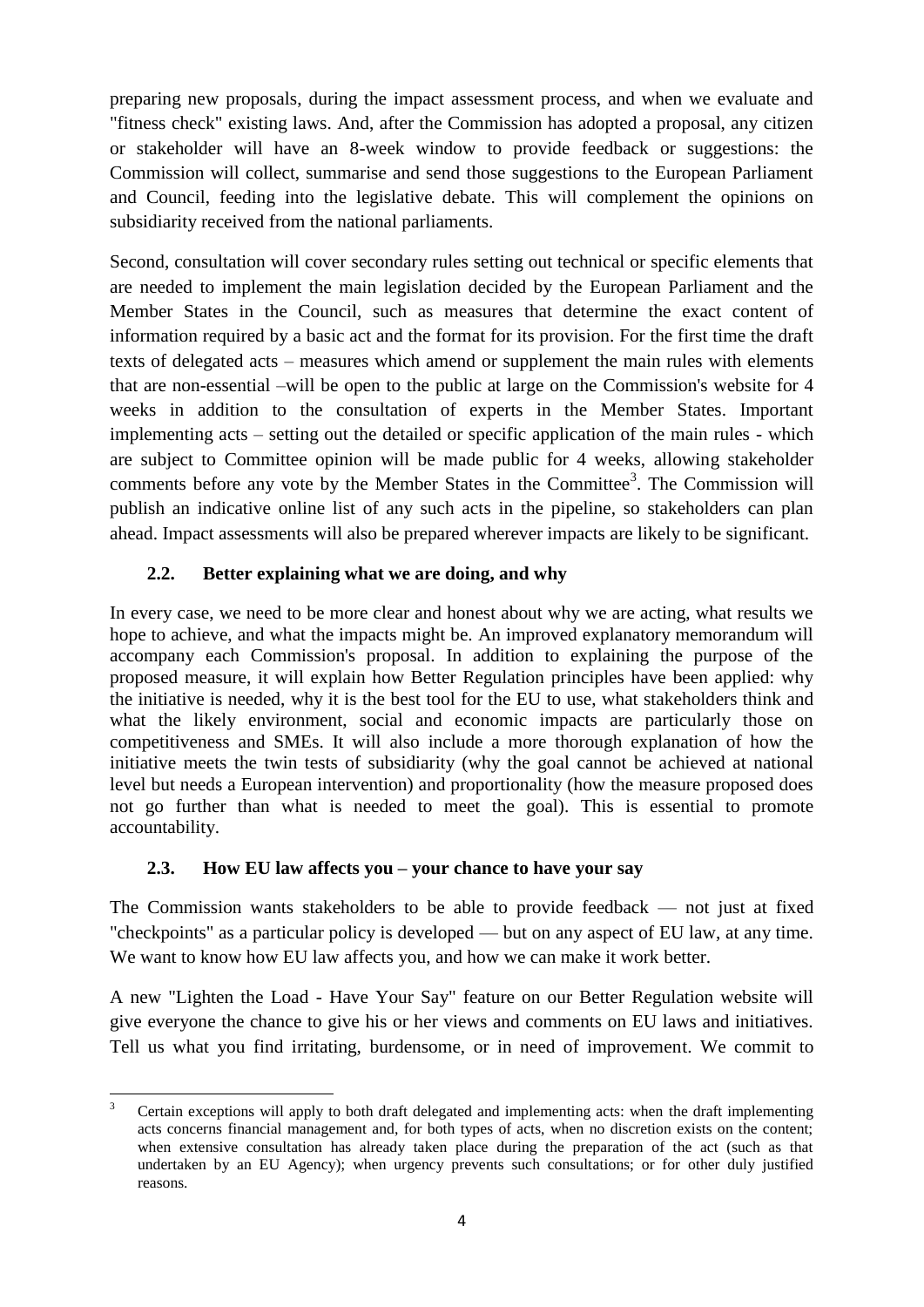respond (for example, by following up directly, or sending it for further consideration by the new stakeholder platform set out below). This will give European citizens and companies a genuine avenue to understand and influence EU policy, using interactive tools for the digital age.

# **3. DOING IT BETTER: BETTER TOOLS FOR BETTER POLICIES**

# **3.1. Achieving our objectives: Better Regulation as a balanced agenda**

Better Regulation is not about favouring certain policies or objectives over others. It is about being clear on the objectives, whatever they are; ensuring that the policy solution is the best and least burdensome way to reach those objectives; and being honest about how well solutions are working. All significant impacts — whether positive or negative, quantifiable or not — should be analysed and considered.

The new, integrated Guidelines on Better Regulation that the Commission will apply in its work from today<sup>4</sup> will ensure that economic, social and environmental impacts continue to be considered alongside each other in all of the Commission's analytical work. It will ensure that keeping the EU sustainable and competitive continues to be a priority in all that we do. The EU should only act where the EU adds value, and doing only what is needed to resolve the problem. And all preparatory analyses should consider impacts on fundamental rights.

When considering policy solutions, we will consider both regulatory and non-regulatory means as well as improvements in the implementation and enforcement of existing legislation. We will ensure solutions that take advantage of all the opportunities that today's digital and other technologies can offer and that operate effectively both in the digital and the physical world.

We are paying particular attention to the rules that affect small and medium-sized enterprises (SMEs), who too often feel shackled by red tape. Not all of these rules come from Brussels. And indeed many EU rules are as pertinent for smaller businesses as they are for other companies: a worker in a small business making artisanal products has the same right to proper health and safety protection as someone on the shop-floor in a huge factory. But if our framework is too complicated, too burdensome, or too bureaucratic, the risk is that the small business are simply not able to follow it — so workers are not protected, or scarce company resources are spent just applying the rules, rather than growing the business and creating jobs.

We will apply the "Think Small First" principle more thoroughly when preparing initiatives: keeping the interests of small- and medium-sized businesses into account when designing and evaluation policies, envisaging a lighter regime for small- and medium-sized businesses, and an outright exemption for micro-businesses, wherever it is possible and makes sense.<sup>5</sup> And where either is not possible, the Commission will explain why.

<sup>1</sup> <sup>4</sup> A transitional period will apply for those initiatives which are already far advanced. Over the next six months, the new Regulatory Scrutiny Board will make a pragmatic assessment in its quality reviews taking into account where in the process each initiative is and the requirements of the new guidelines.

<sup>&</sup>lt;sup>5</sup> Definitions of small, medium and micro businesses are set out here: [http://ec.europa.eu/enterprise/policies/sme/facts-figures-analysis/sme-definition/index\\_en.htm](http://ec.europa.eu/enterprise/policies/sme/facts-figures-analysis/sme-definition/index_en.htm)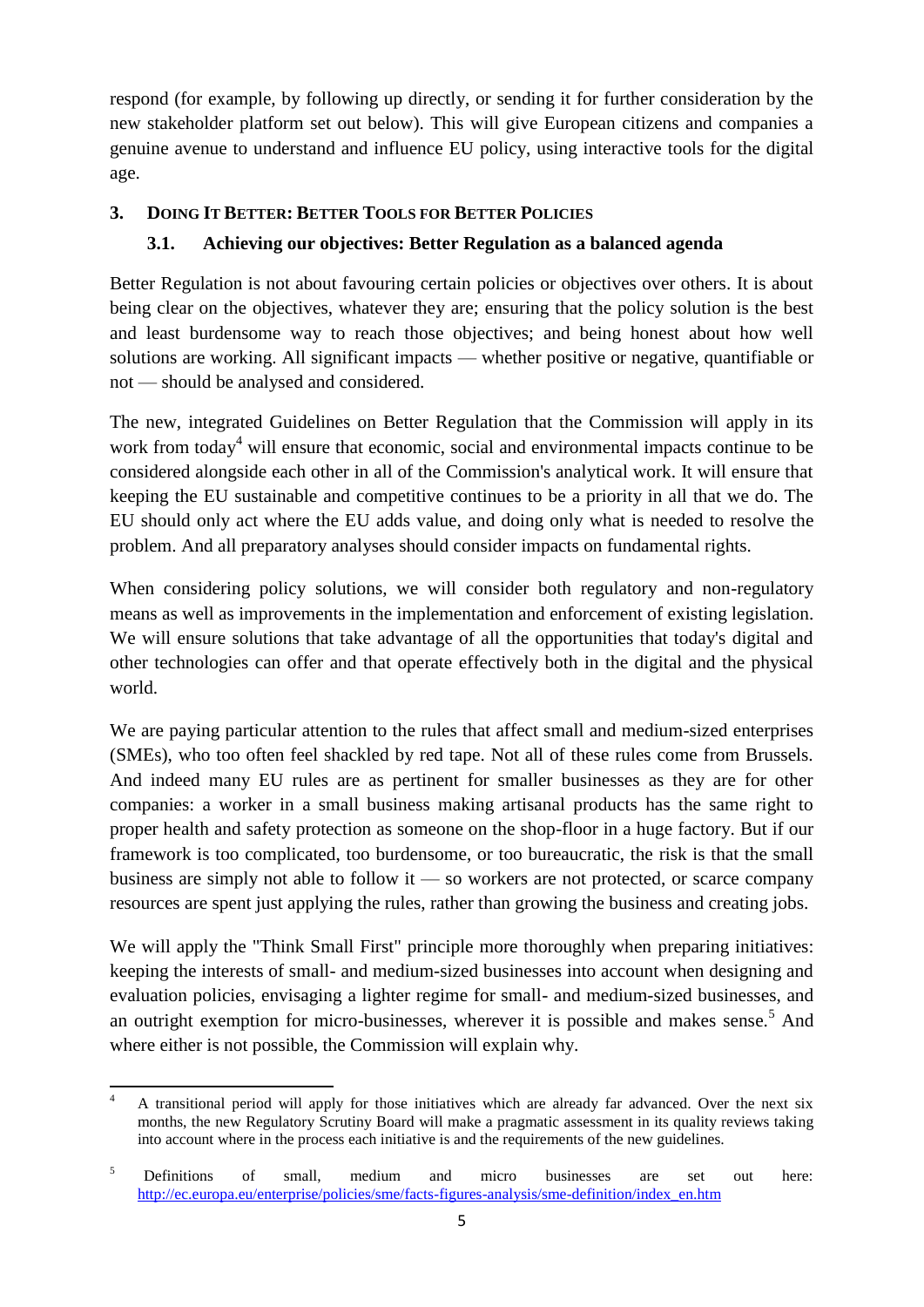# **3.2. A Commission that is open to scrutiny**

The above commitments are an ambitious change to how we operate. Scrutiny can help us stick to them, ensuring proposals are based on the best available evidence and analysis.

Since 2006, the Impact Assessment Board has played this scrutiny role by ensuring the quality of the impact assessment work the Commission undertakes ahead of its decisions on new initiatives. As announced in December  $2014^6$ , a new and reinforced Regulatory Scrutiny Board will take the place of the existing Board. Impact assessments will require a positive opinion from the Board before the associated policy proposal is considered by the Commission.

The new Board will not just scrutinise impact assessments supporting new initiatives, but will also look at major evaluations and "fitness checks" for existing legislation. In addition to its Chair, the new Board will have six members who, for the first time, will work full time and be free of any policy responsibilities within the Commission. In addition, three of these members will be recruited for fixed term, non-renewable contracts from outside of the EU Institutions. All members will be selected on the basis of their expertise in methodology and good practice via rigorous and objective selection procedures.

# **3.3. A shared commitment from EU Institutions**

Commission proposals are just that: proposals which are for the consideration and eventual adoption by the co-legislators – the European Parliament and the Member States' governments meeting in the Council. Proposals rarely emerge from the legislative process intact: amendments are made by the European Parliament and Council; and then the law is transposed nationally or regionally by the Member States. This can affect the impact and burden the law has — for better or for worse.

The Commission has a key role and responsibility on Better Regulation, but we cannot deliver it alone. The right to amend legislation naturally lies with the European Parliament and Council as part of the democratic process – but so does the responsibility to take account of the impact of amendments. The European Parliament and the Council should, therefore, mirror the Commission's commitment to Better Regulation, as must Member States when implementing Union law.

The 2003 Inter-institutional Agreement on Better Law Making set out how the European Parliament, Council of the EU and European Commission would cooperate to ensure the best possible preparation of EU law. But these good intentions were not implemented consistently. For example, between 2007 and 2014, the Commission produced over 700 impact assessments; in the same period, the Parliament assessed the impact of around 20 of its amendments, while the Council assessed none. Too rarely do the co-legislators begin their consideration of a proposal with a proper review of the impact assessment. And particularly in

 $\frac{1}{6}$ See IP/14/2761.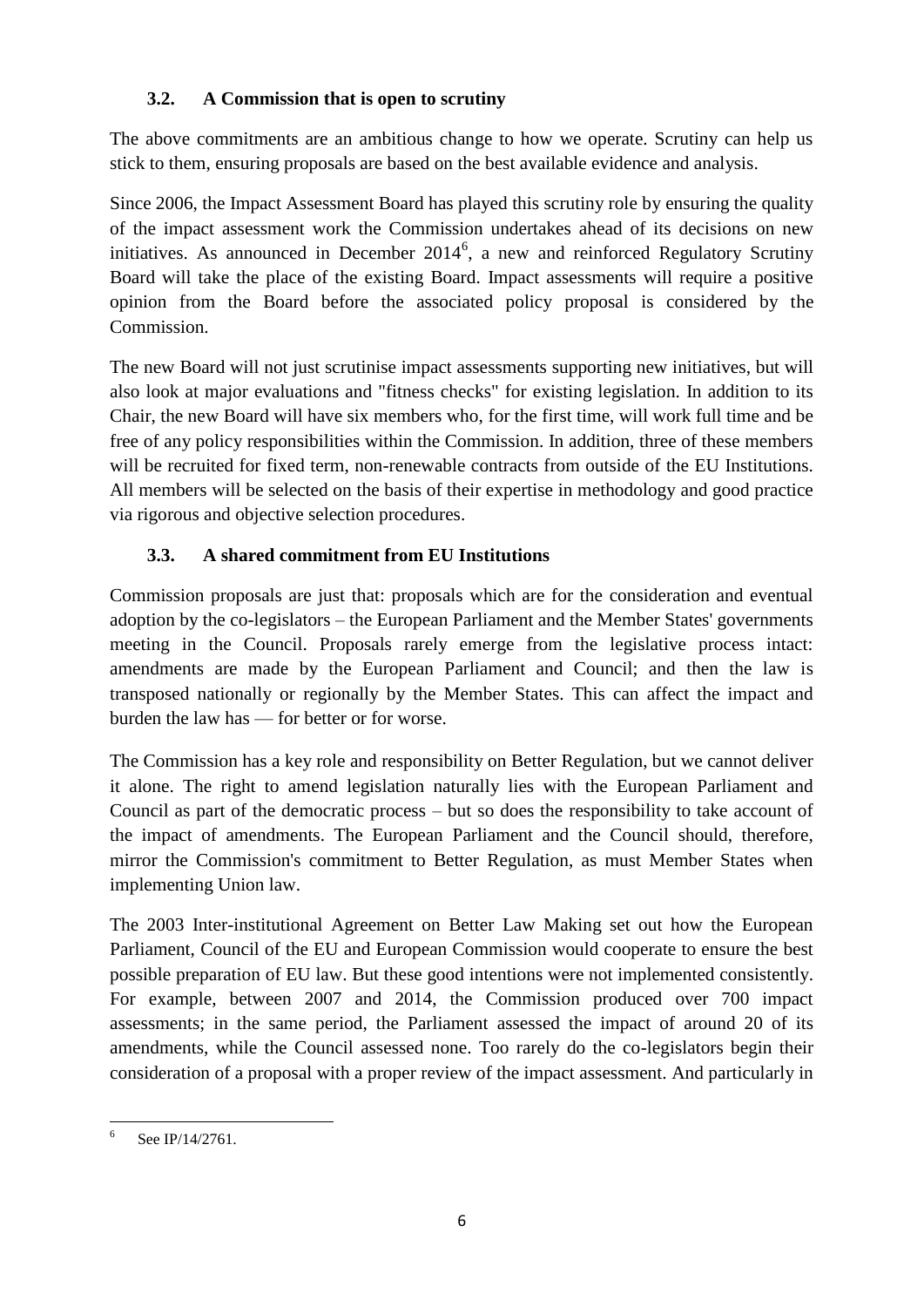the final stages of negotiations, deals are found in closed, informal meetings without taking full account of the impact or burden that compromise amendments may impose.

In the past, the European Parliament and the Council have also been at times hesitant to agree to measures which would reduce administrative burdens. For example, a proposal for a standard VAT declaration has been diluted and blocked by the Member States in the Council – putting at risk  $\epsilon$  5 billion in savings. Member States also often go beyond what is strictly required by Union legislation when they implement nationally (so-called 'gold-plating') and so add to the burdens felt by businesses.

However, the Commission recognises that a new political mood in both Parliament and Council provides the opportunity for all, not just to commit to the idea of better law-making but to make those principles stick.

Real change will only happen through a shared commitment between all EU Institutions, and with each and every Member State. Today the Commission has proposed a new Agreement with the European Parliament and the Council: with the aim that all parties commit to legislate better and to work together better so that citizens, businesses and society at large can look to the EU and see that it has improved things in their daily lives. So we see better regulation as a major political priority – for new proposals, and for existing legislation. Given our shared responsibility to the EU public at large, we call upon the other Institutions to do likewise, and work together with us to achieve it. In particular, today we are calling on the European Parliament and Council to:

- Prioritise initiatives that would simplify or improve existing laws such as through the REFIT programme — to deliver the benefits more quickly:
- Carry out an impact assessment on any substantial amendments the Parliament or Council propose during the legislative process. Where the Parliament and the Council find an agreement significantly different from the initial Commission proposal, they should assess the likely impact and regulatory burden before any final decision;
- Agree that legislation should be comprehensible and clear, allow parties to easily understand their rights and obligations, include adequate reporting, monitoring and evaluation requirements, avoid disproportionate costs, and be practical to implement and that each institution has the right to call for an independent panel to carry out an assessment of these factors following any substantive amendment to the Commission proposal. Such an assessment should be finalised and made public within a reasonable amount of time and take into account any existing impact assessment work. Each institution would appoint a member to the panel;
- Make sure that the laws already in effect have been properly evaluated, to see whether existing tools could be used to do the job — before considering new initiatives;
- Systematically include in every new law provisions to allow monitoring and future evaluation;
- Urge Member States to avoid unjustified "gold plating" of EU rules, adding further provisions when transposing them into national law. While this may help achieving the legislation's objectives in the local context, this is not always the case and may impose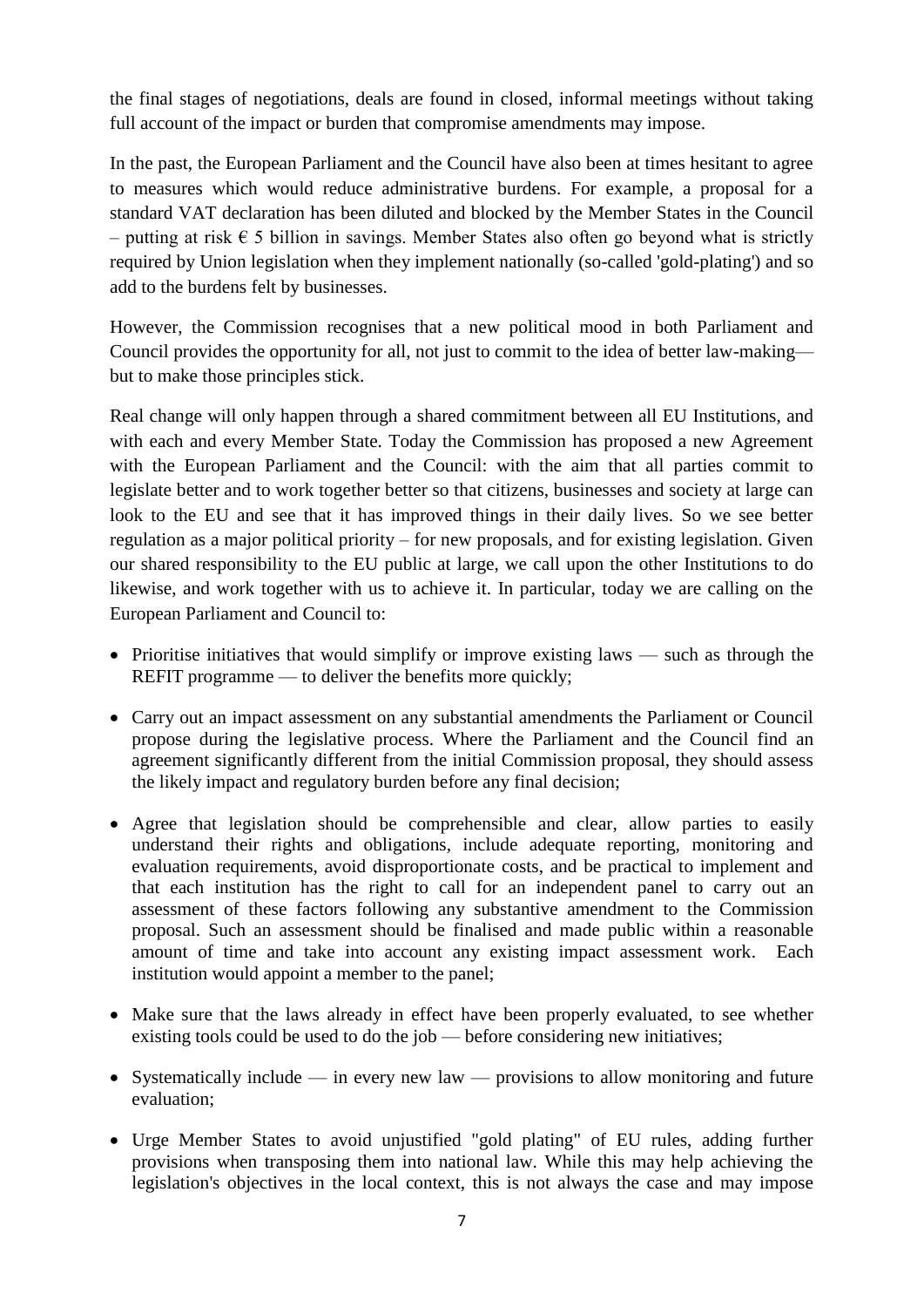significant extra burdens. Member States should have to explain the reasons for any such gold plating;

- Be more transparent and participative;
- Commit to top-quality legal drafting so that EU laws are correct, comprehensible, clear, and consistent—so that everyone knows their rights and obligations with certainty;
- Promote "recast" legislation, so that laws remain clear and well-structured even after being amended; and
- Making EU legislation as accessible as possible: so every European can see the laws that affect them— on-line, up-to-date, reliable, complete and consolidated.

The Commission's proposal provides a solid foundation for negotiations and the Commission hopes the three Institutions can finalise a new Inter-institutional Agreement by the end of this year.

## **4. REFRESHING THE EXISTING STOCK OF LEGISLATION**

Looking at burdens and impacts is not just a "snapshot" taken at the birth of a policy: assessment and evaluation should continue over a policy's lifetime to ensure it stays fit for purpose. This means looking backwards, after a policy has been implemented, at the impact the policy actually had on specific sectors, and suggesting ways to lighten the load without reducing the policy ambition. Such an evaluation will involve a public consultation.

We should be clear about where there have been disappointing results and unintended impacts, whether economic, social or environmental; we should be prepared to reconsider and improve where needed. We also need to find new ways to discuss and agree with the European Parliament and Council about what has worked and what has not. Without this, there can be no meaningful attempt to cut red tape or make the necessary changes to laws.

The natural tendency of politicians is to focus on new initiatives. However, the EU is – rightly – judged not just on those new political initiatives, but on the impact and burden of existing EU laws. As such, actively managing existing EU laws is just as important politically as preparing new initiatives.

In some cases, existing laws may pre-date the Commission's current Better Regulation policy. In others, they may have been well-designed at the time: but even well-designed rules may become more burdensome than they need to be, or cease to achieve their objectives. For example: changes in the market may mean the law is no longer useful, relevant, or serving its purpose; changing technology may offer the opportunity to deliver the policy goal in a better way – for example, allowing a form to be submitted online; or lessons learned from implementing a policy may provide fresh evidence of which policy solution is the best.

### **5. STRENGTHENING THE COMMISSION'S REFIT PROGRAMME**

The Regulatory Fitness and Performance Programme (REFIT) sets out how the Commission makes sure that EU legislation is still fit for purpose and really delivers the results intended by EU law makers. REFIT is not aimed at deregulating but rather at regulating better to deliver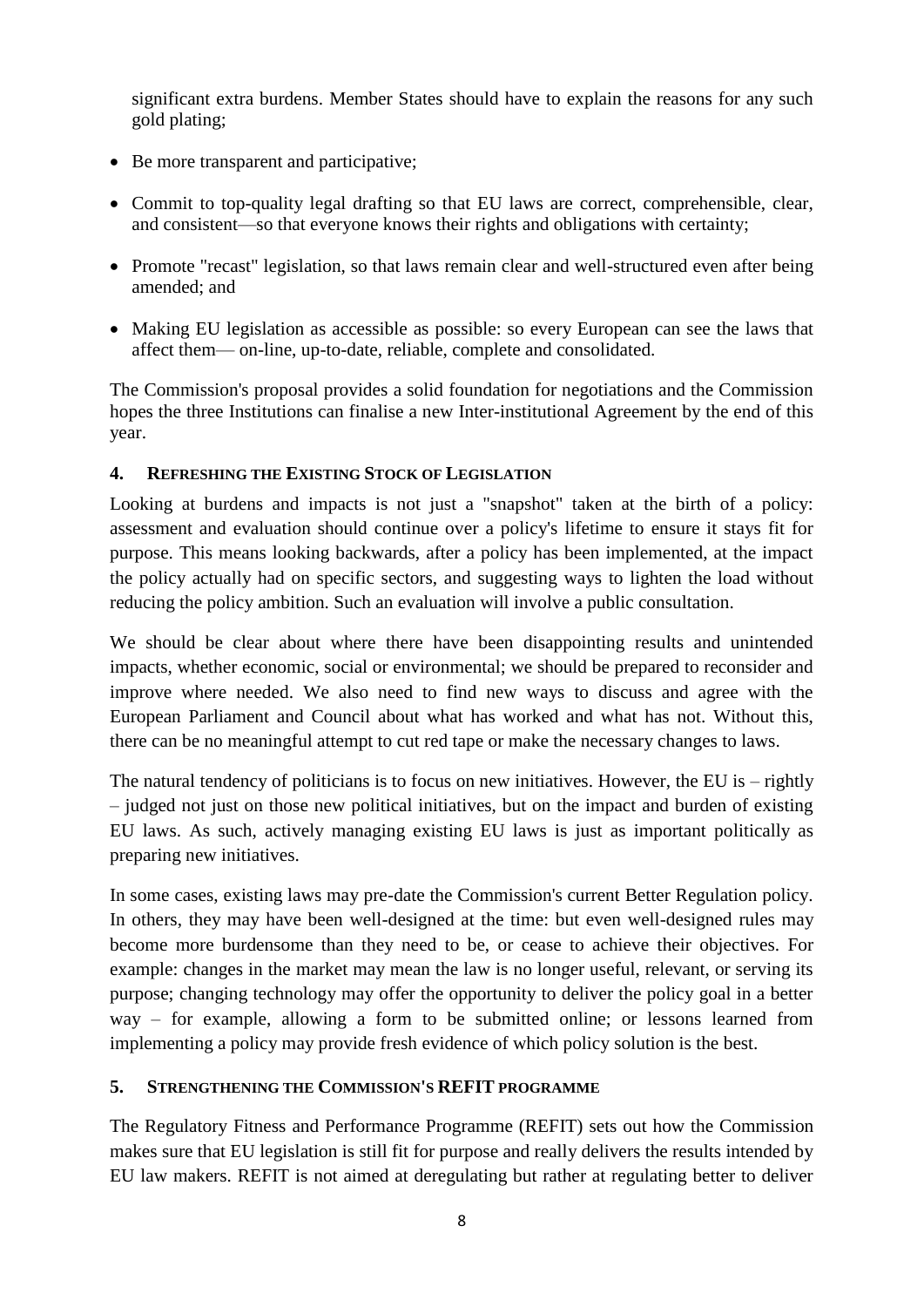the benefits of EU law in the most efficient and effective way while removing red tape and lowering costs if possible. REFIT is an on-going effort. A scoreboard, the latest version of which is published today, tracks the progress made<sup>7</sup>.

As part of its ongoing efforts to demonstrate and quantify tangible results the Commission has decided to strengthen REFIT, to make it more:

- *Targeted* —by focusing on specific sources of inefficiency. We will ask the same of all those providing suggestions for new REFIT measures;
- *Quantitative* by giving estimates of the benefits and cost reductions of each REFIT proposal and by publishing an update of the estimated cost reductions following legislative adoption by the co-legislator;
- *Inclusive* with a new REFIT stakeholder platform (detailed below) to collect specific suggestions to improve EU laws;
- *Politically prioritised* REFIT will play a central role in the work of the Commission. It will be a fundamental component of each year's Work Programme, and of the political dialogue the Commission holds with other EU Institutions.

# *[New Initiatives]*

*[Repeals]*

*[Evaluations, fitness checks and their follow up]*

*[Simplification and reduction of reporting burdens]* 

*[Implementation support]*

# **5.1. An inclusive approach**

The Commission will actively seek stakeholder input on how to improve EU laws:

Alongside the new website "Lighten the Load - Have Your Say" detailed above, a new "REFIT stakeholder platform" has been established today and will soon give people the chance to have their voice heard and provide a basis for inclusive work on a common agenda. The Platform will involve high level experts from business and civil society stakeholders as well as all 28 Member States appointed through an open and transparent process. Any stakeholder with concerns or suggestions will be able to present their views on the impact of EU laws to the Platform and suggest how the legislation can be improved. The Platform will consider those suggestions, prompt views on specific themes, such as "barriers to digitization", and make concrete suggestions to the Commission.

The First Vice-President of the Commission will chair the Platform. The Commission will react to all suggestions and systematically explain how it intends to follow up. The

**<sup>.</sup>** 7 [SWD\(2014\)192 final](http://ec.europa.eu/smart-regulation/docs/scoreboard_en.pdf)